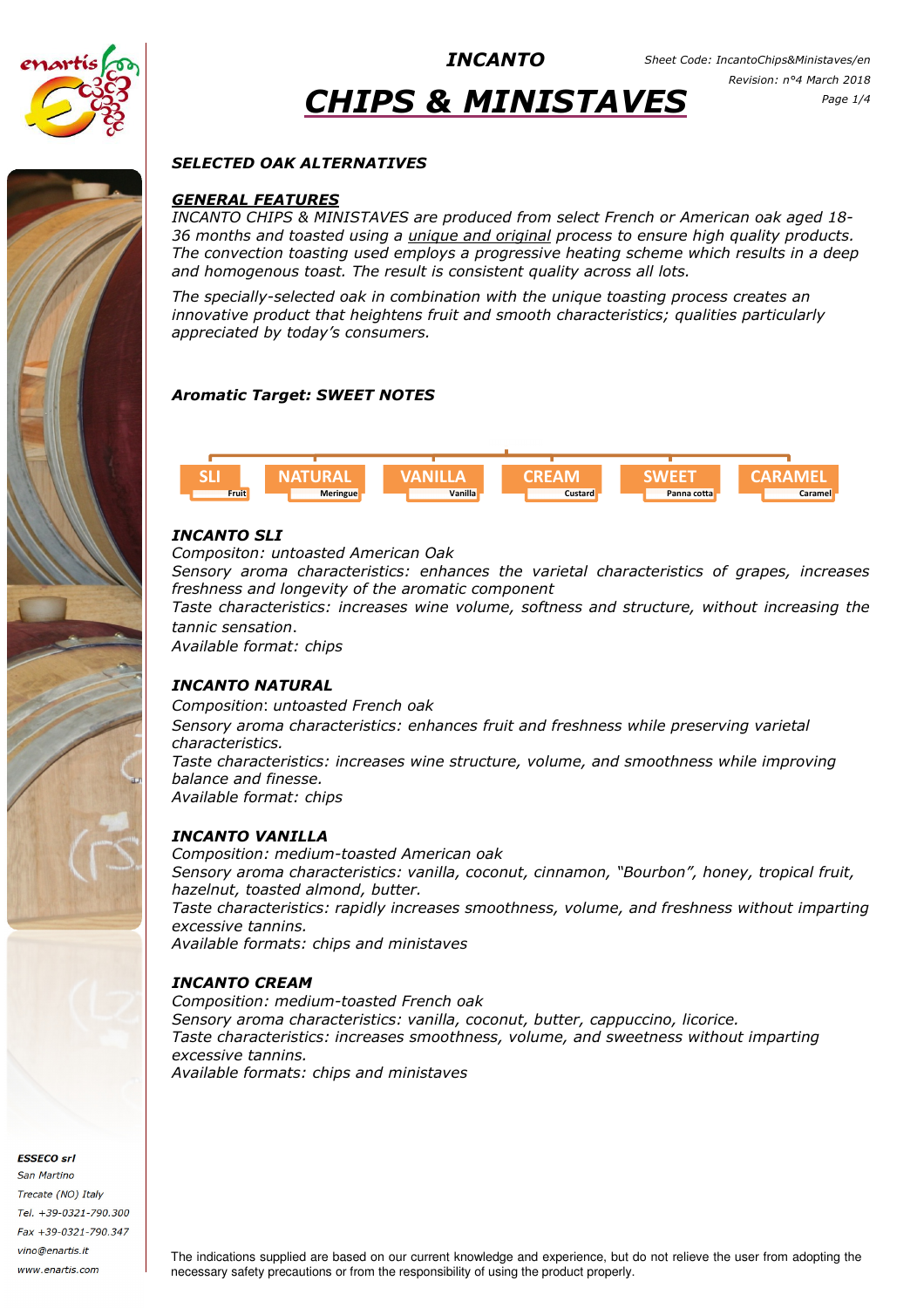

# CHIPS & MINISTAVES

## INCANTO SWEET

Composition: medium-toasted French oak Sensory aroma characteristics: intense and complex notes of panna cotta, vanilla, coconut, licorice and red fruit Taste characteristics: increases smoothness, volume and wine structure. Available format: chips

## INCANTO CARAMEL

Composition: medium-toasted French oak Sensory aroma characteristics: caramel, cappuccino, toasted sugar, butter, almond, toasted hazelnut, vanilla, light spice. Taste characteristics: particularly increases smoothness and sweetness. Available formats: chips and ministaves

## Aromatic Target: SPICY



## INCANTO SPECIAL FRUIT

Composition: medium-toasted French oak Sensory aroma characteristics: light spice, toast, chocolate, caramel and vanilla notes that enhance fruitiness and complexity.

Taste characteristics: increases smoothness, volume, and structure without imparting excessive tannins.

Available formats: chips and ministaves

## INCANTO SPICE

Composition: blend of French and American oak treated with different toasting process Sensory aroma characteristics: gives very complex and intense spicy aroma. Very positive results when used in Pinot Noir, Syrah, Cabernet Sauvignon, Sangiovese and Primitivo. Taste characteristics: increases smoothness and structure. Available formats: chips and ministaves

## INCANTO BLACK SPICE

Composition: Toasted French oak Sensory aroma characteristics: marked notes of black pepper, cocoa, licorice, spices and red fruit, dried fruit and vanilla. Taste characteristics: increases structure and smoothness. Available format: chips

#### ESSECO srl

San Martino Trecate (NO) Italy Tel. +39-0321-790.300 Fax +39-0321-790.347 vino@enartis.it www.enartis.com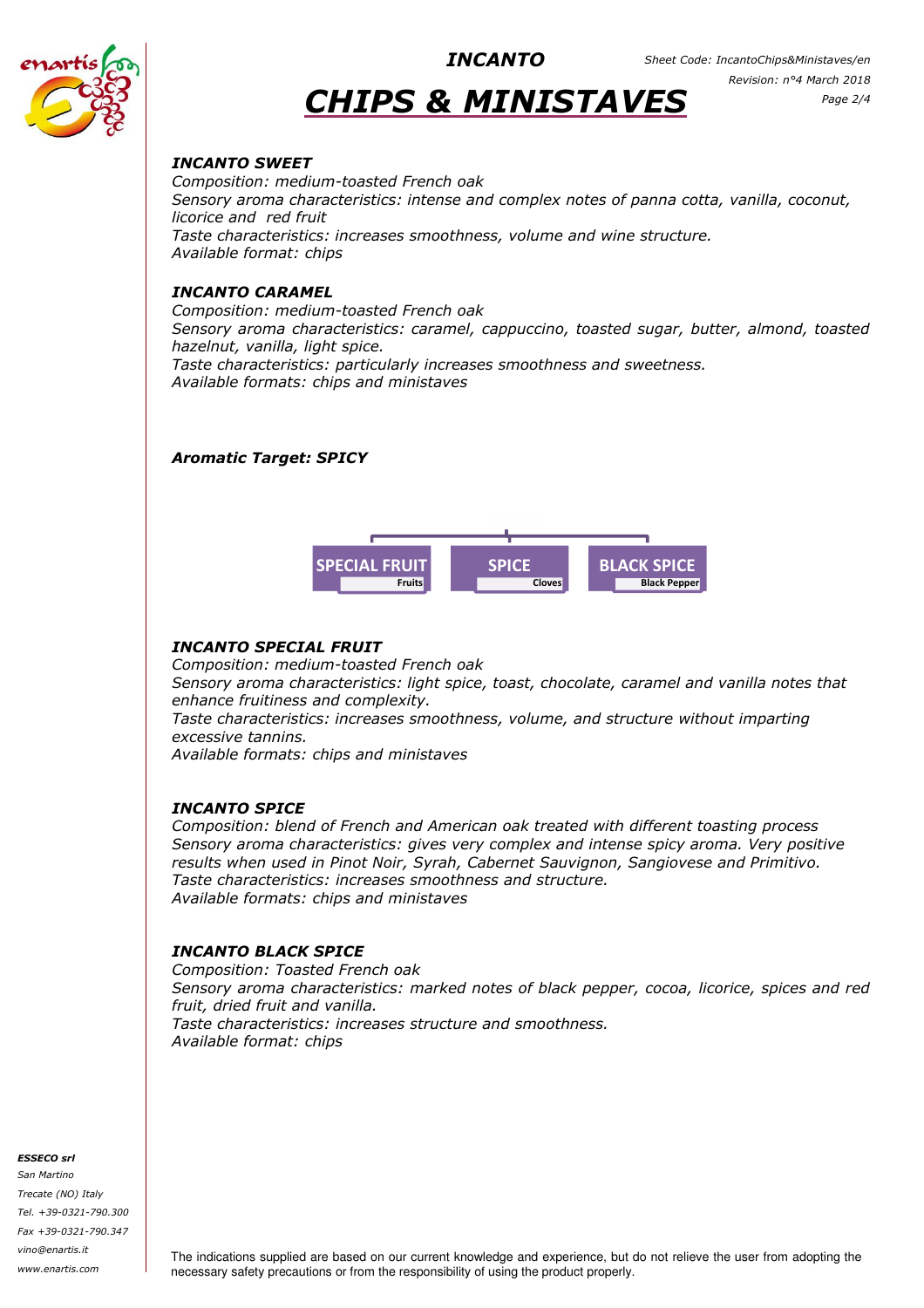

## CHIPS & MINISTAVES

## Aromatic Target: REPRODUCE BARREL AGING



## INCANTO BRQ

Composition: medium toasted French oak Sensory aroma characteristics: reproduces the aromatic effect of barrique giving the wine complex notes of dried and toasted fruit and highlighting the varietal aroma. Taste characteristics: increases structure and smoothness. Available format: chips

## INCANTO COMPLEXITY

Composition: toasted French oak Sensory aroma characteristics: it gives strong notes of coffee and toasted, made more complex with aromas sweeter than vanilla, coconut and caramel without masking the original aromatic profile of the wine Taste characteristics: increases smoothness, volume and sweetness. Available format: chips

## Aromatic Target: STRONG AROMATIC IMPACT



## INCANTO TOFFEE

Composition: medium to heavy-toasted French oak Sensory aroma characteristics: café macchiato, toasted bread, toasted almond, hazelnut, vanilla, apricot. Taste characteristics: very smooth, sweet, and complex.

Available formats: chips and ministaves

## INCANTO DARK CHOCOLATE

Composition: medium to heavy-toasted French oak Sensory aroma characteristics: dark chocolate, cocoa, black coffee, toasted almond, toasted hazelnut, licorice, pepper. Taste characteristics: increases volume, structure, and tannins. Available formats: chips and ministaves

#### ESSECO srl

San Martino Trecate (NO) Italy Tel. +39-0321-790.300 Fax +39-0321-790.347 vino@enartis.it www.enartis.com

The indications supplied are based on our current knowledge and experience, but do not relieve the user from adopting the necessary safety precautions or from the responsibility of using the product properly.